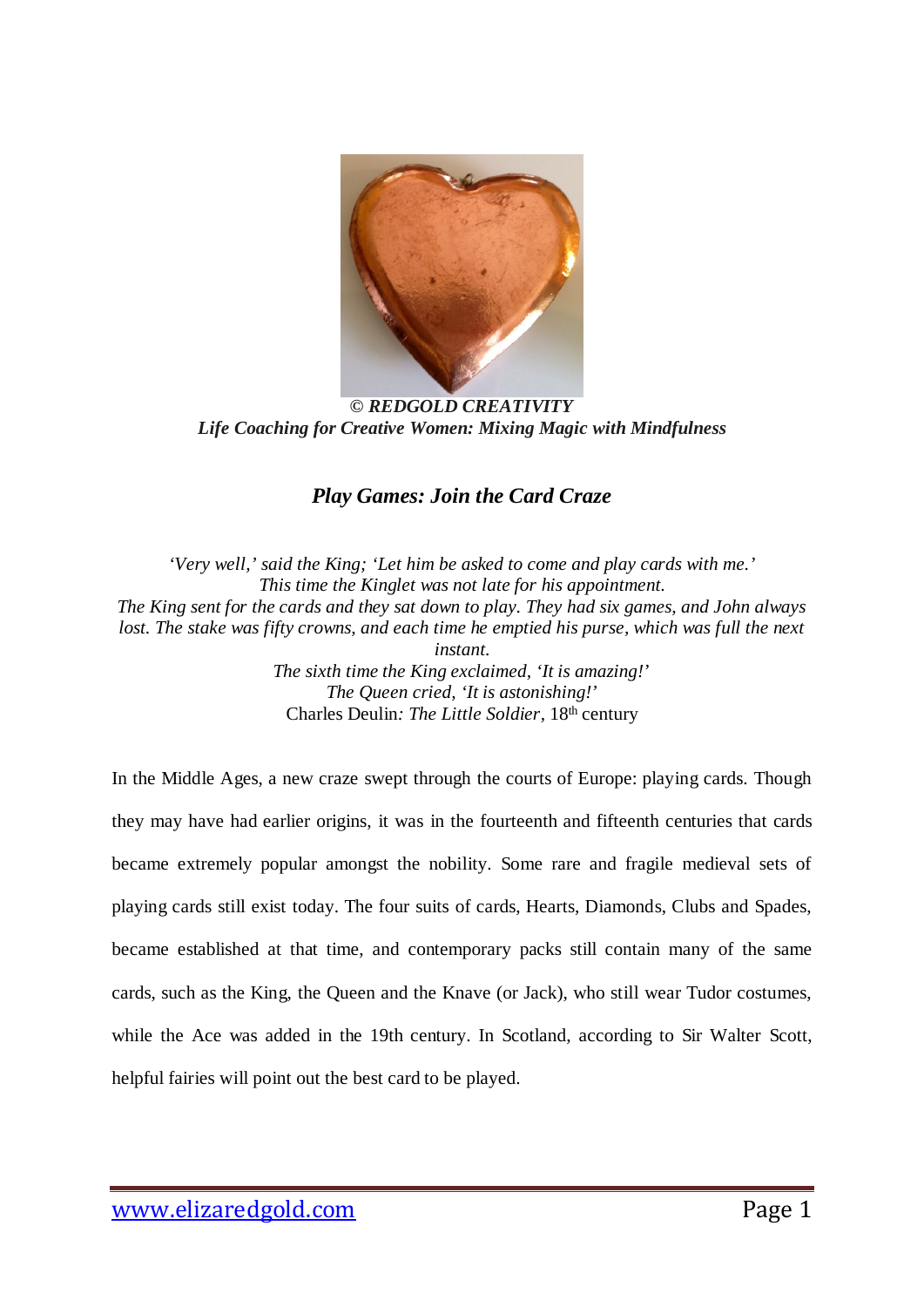

### **REDGOLD CREATIVITY Exercise: Mixing Mindfulness with Magic**

When was the last time you played cards? Join the craze. Get out that old pack, buy a new one, or explore online. Playing cards can help with plotting, planning and prospering in your creative pursuits. Billionaire Warren Buffett plays online bridge regularly, in between making astute financial investments. Playing cards will remind you of the playful nature of creativity, and fill your purse of ingenuity once more.

Get together a group of friends or play alone – there are suggestions for both below:



#### **Play** *WHIST*

Whist is a card game that became popular in 18<sup>th</sup> century salons. It got its name from the sounds 'whsst!' when silence was sought at the start of the game. In the 19<sup>th</sup> century, 'whistdrives', progressive card parties, when people moved from table to table, were particularly popular.

**Helpful if:** you need a fun, sociable break from your creative project.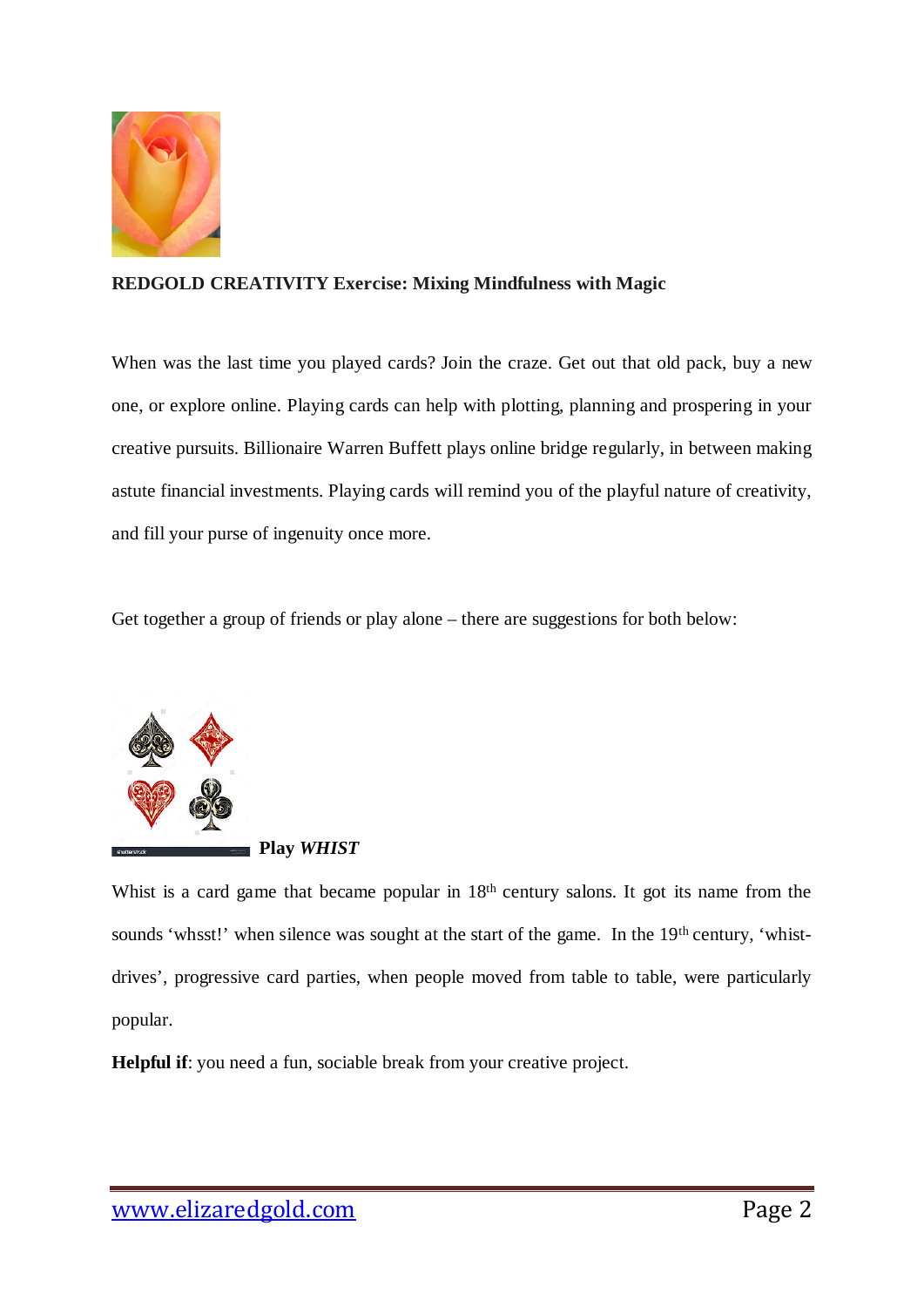*How to play:* 

Whist is played with four people who form two separate teams. Partners in a team sit opposite each other during the game. All cards (using a standard 52 pack) are dealt out to the players (13 cards each). Cards have a ranking from Ace (high) to Two. The last card dealt to the dealer remains face up, and becomes the trump suit for the game. The trump card is returned to the dealer's hand once the game begins. The object of Whist is to win as many hands as possible. Each hand is played in a clockwise direction from the dealer's left. An initial card is played (any from the player's 13), and the following players will play a card of the same suit, if they have one. If they do not, they can play a card of a different suit, or a card from the trump suit. A hand can be won by playing the highest card of the chosen suit, or by playing the highest trump card. The winner of the hand leads the next one. Once all 13 hands are played, any team that wins more than six hands earns one point for each hand above six (for example, if you win eight hands, you earn two points). The first team to score five points wins the game. More than one deal of cards can be played.



#### **Play** *BRIDGE*

Bridge, derived from whist, is a bidding card game in which one player's cards are revealed, and played out by her partner. There are two kinds: auction bridge, which was popular in the  $19<sup>th</sup>$  century, and contract bridge, which began to be preferred in the  $20<sup>th</sup>$  century. Bridge tournaments are still played around the world.

**Helpful if**: you need to sharpen your focus for your creative project.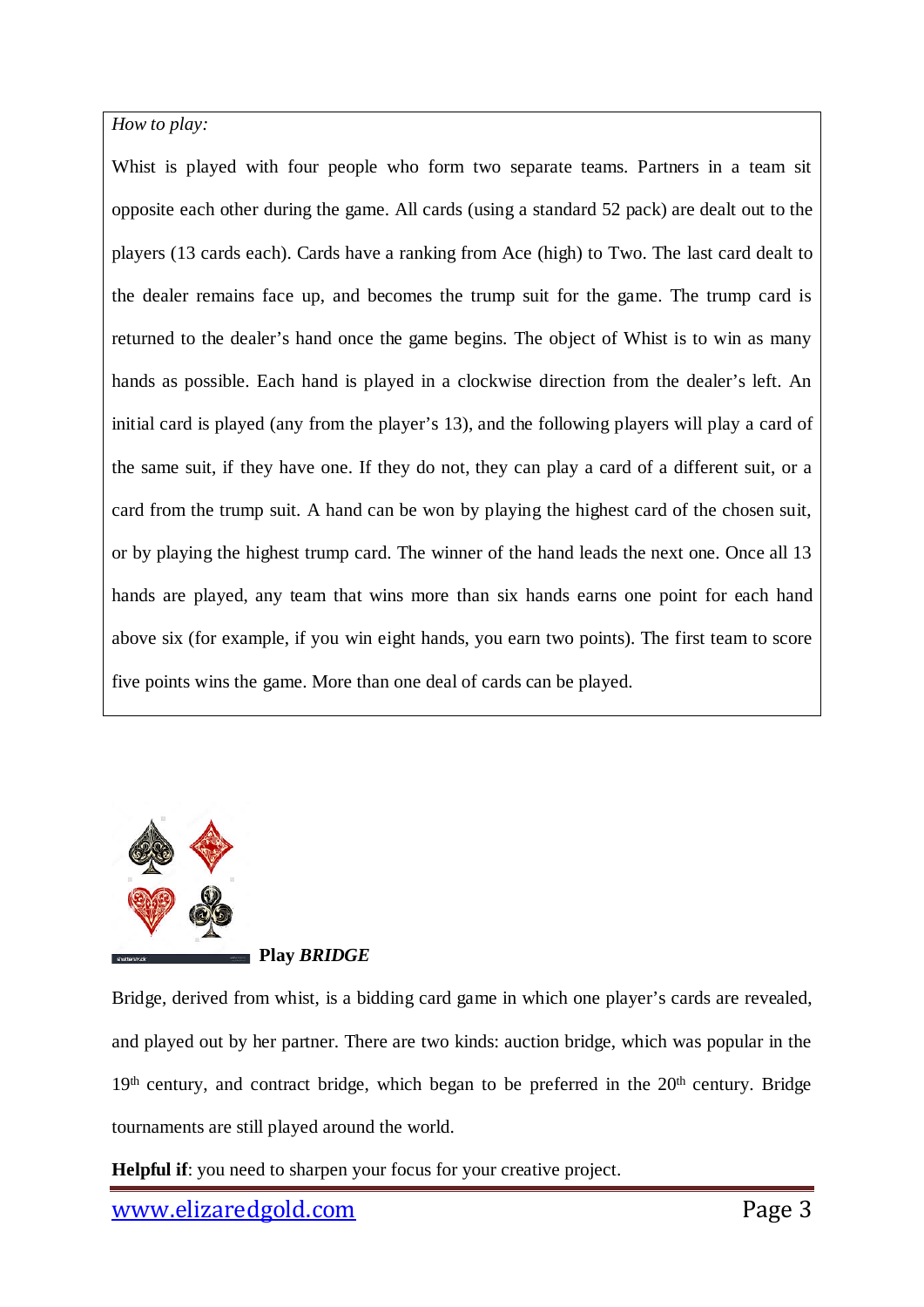How to play:

*Bridge* is played with a standard deck of cards. There are four players who form two separate teams. All the cards are dealt out so each player has 13 cards. Bidding takes place in order to decide who will be the declarer of the game. Each player can place a bid for the number of tricks that their team will win, in excess of six, using specified trumps. For example, a bid of '3 Clubs' specifies that the team will win 8 hands with Clubs as trumps. Ranking for trumps is as follows: no trumps (highest), spades, hearts, diamonds, clubs (eg. a bid of '1 diamond' is outranked by a bid of '1 heart'). Bids can also be doubled or re-doubled by following players. Players are also able to pass on bidding. Bidding will stop when three players in a row have passed. If nobody bids, the cards are re-dealt. The highest bidder becomes the declarer, and the declarer's partner becomes the dummy. The player to the declarer's left leads the first trick and can play any card from their hand. Following this, the dummy's cards are displayed on the table. The declarer plays the dummy's cards for all following tricks. Each trick is played in a clockwise direction. Players must play a card of the original suit displayed, or a trump card. Tricks can be won by playing the highest card of the chosen suit (no trumps played) or playing the highest trump card.

The winner of the previous trick leads the next one. The declarer's objective is to win as many tricks or more that were predicted in the bidding. Different scores apply for undertricks (not meeting the bid number) and overtricks (exceeding the bid number). The first team to score 100 points wins the rubber (which usually consists of up to three games). See a contract bridge scoring guide for point calculations.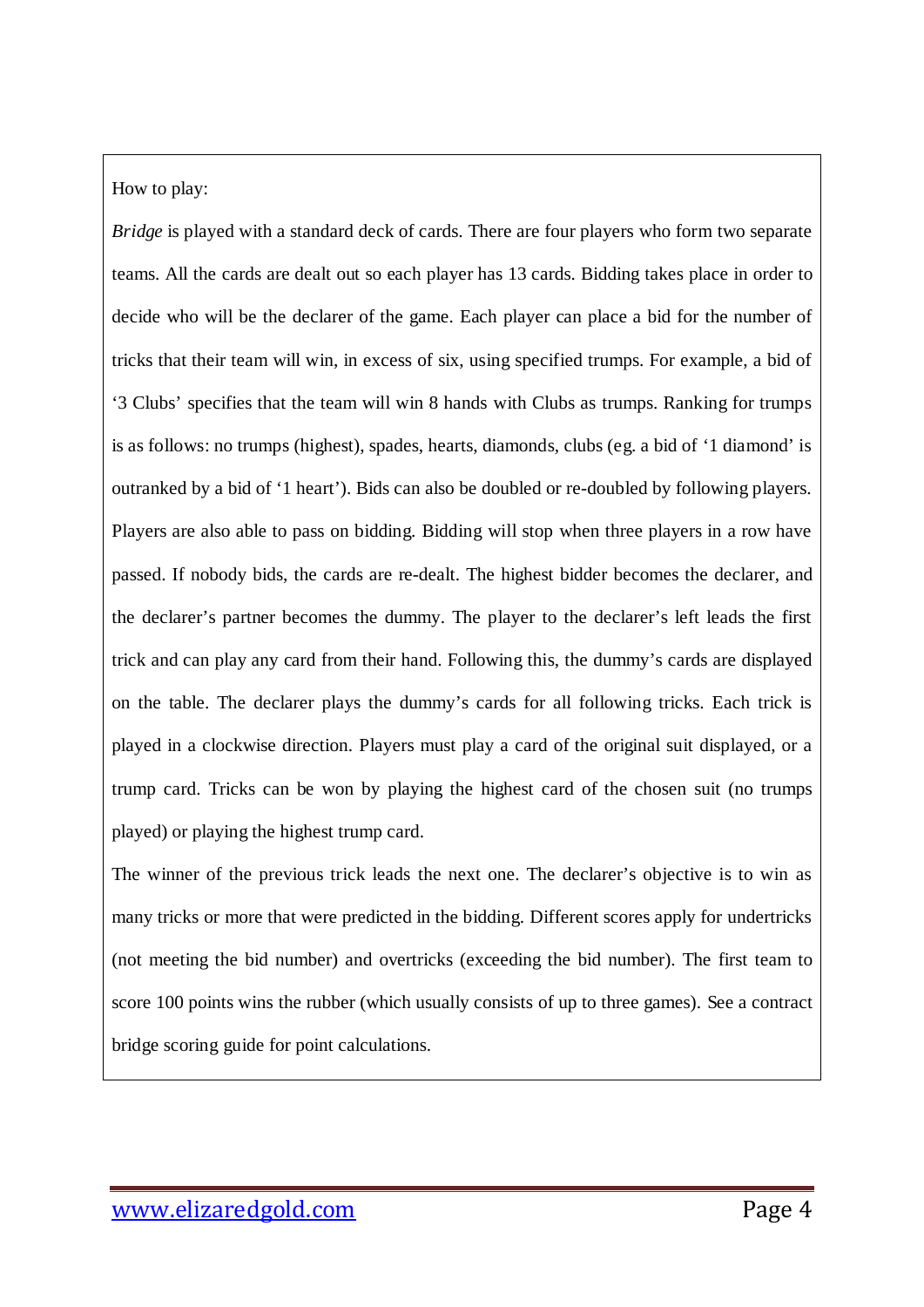

**Play** *SOLITAIRE*

Solitaire is also known as the card game patience. It became highly popular in the 19<sup>th</sup> century. In 1870, a collection of solitary games called *Illustrated Card Games of Patience* by Lady Adelaide Cadogan was published.

**Helpful if**: you need to reflect and contemplate before returning to your creative project.

*How to play:*

*Solitaire* is a one-player game using a standard card deck, though you can play opposite in pairs. They cards are ranked from King (high) to Ace. Cards are arranged in a 'layout tableau', most commonly consisting of seven stacks, increasing in size from one to six cards. The card on top of each stack is turned over. Above the card stacks are four 'foundation' piles (one for each suit), which are built up from Ace to King during the game. The object of the game is to complete the foundation piles. Suits can be built up on the seven card stacks below, starting with any card and working down, although the suit colour must alternate (eg. a red ten card must be followed by a black nine card). Any spot in the card stacks that becomes vacant may be filled by a King. Cards can also be drawn from the unused part of the deck, called the 'stock'. Usually three cards are drawn but only the top one may be used.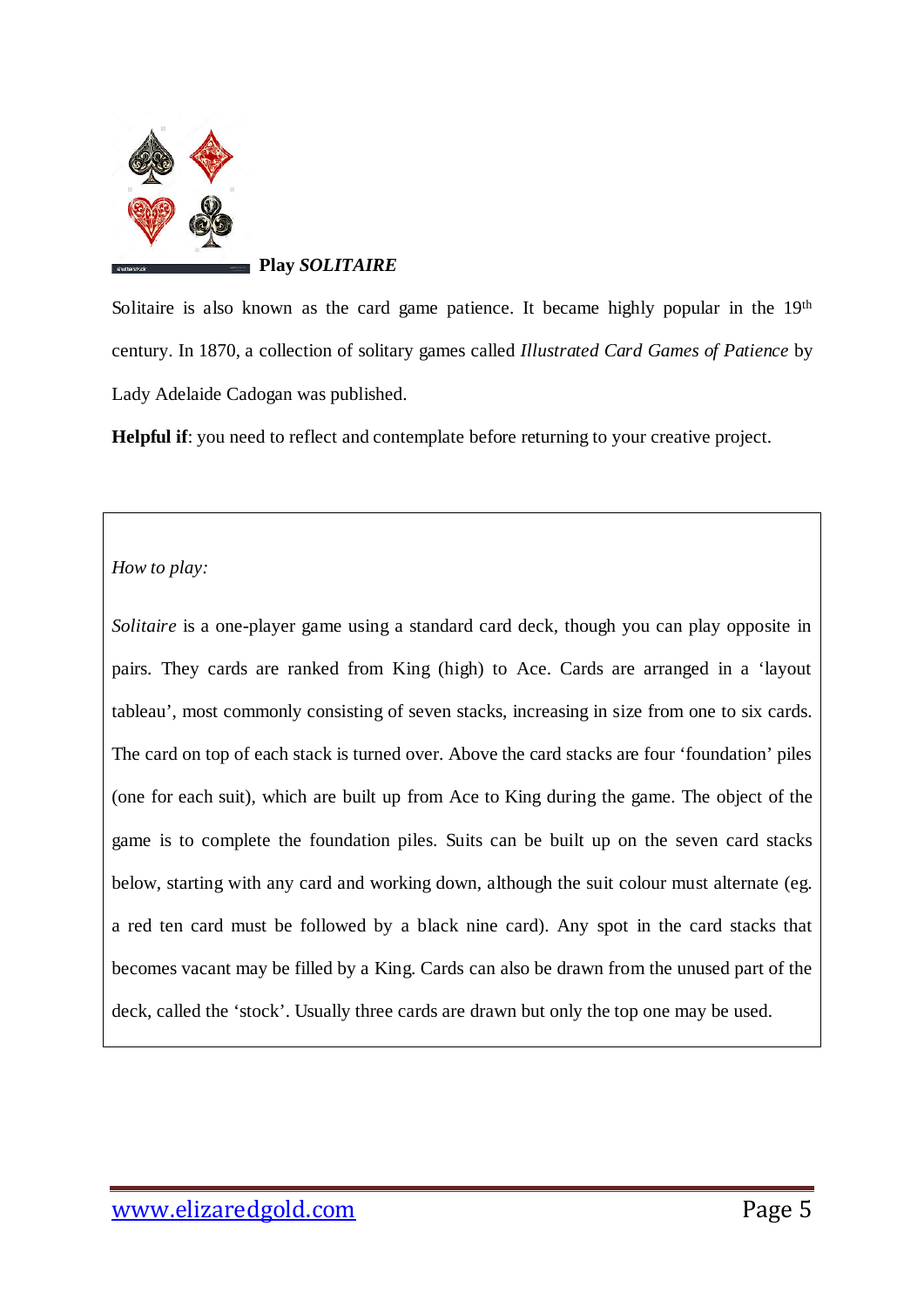

Some ancient playing cards were in an exhibition I saw at The Cloisters, Metropolitan Museum of Art, New York. They featured European hand-painted cards made in the Middle Ages. #MetLuxuryCards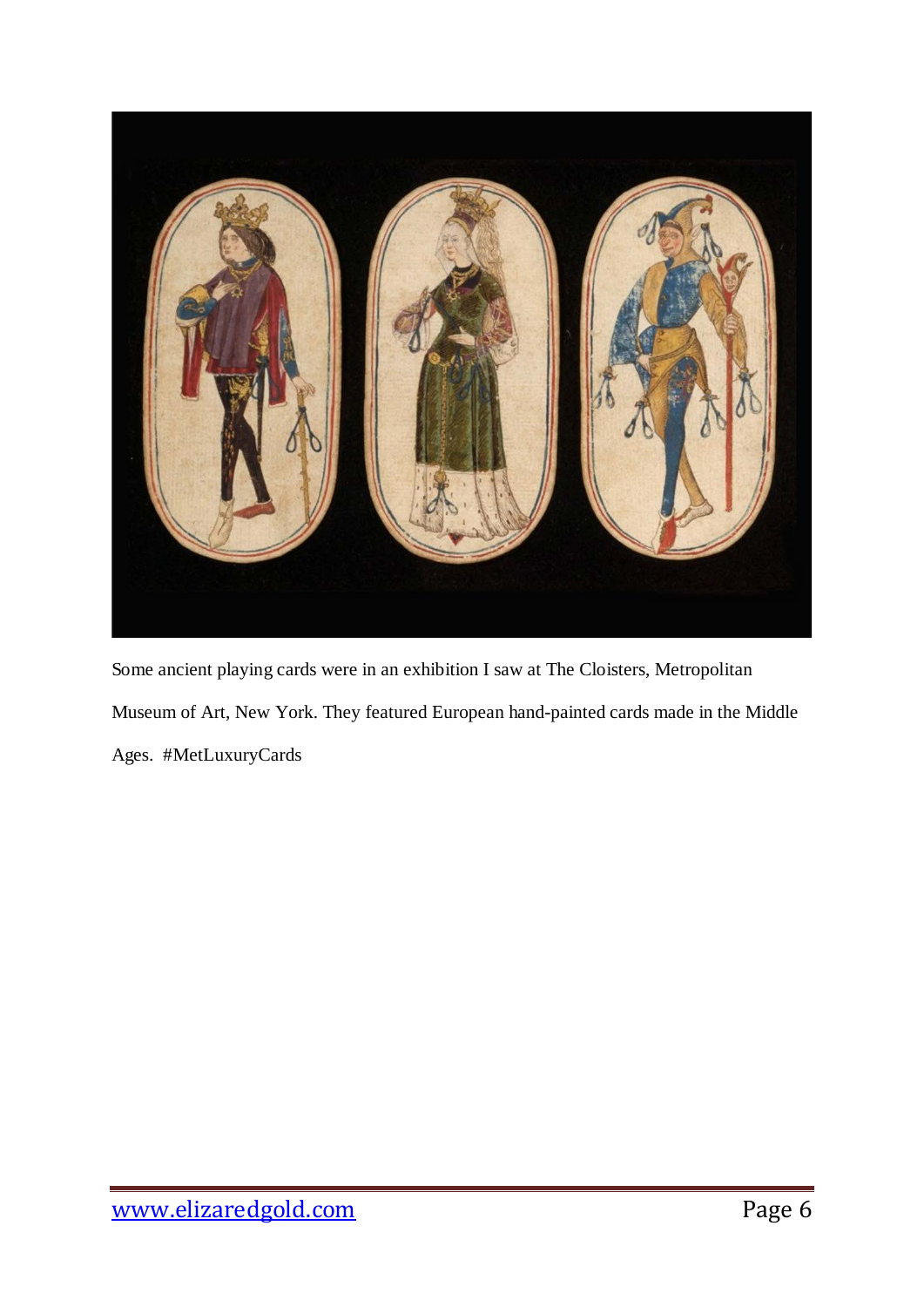

**About the Author**

Hello, my name is Eliza Redgold. It's based upon the Gaelic meaning of my full name, Dr Elizabeth Reid Boyd. English folklore has it that if you help a fairy, you will be rewarded with red gold. I'm an author and academic. I write fiction (as Eliza Redgold) and non-fiction (as Elizabeth Reid Boyd).

There are some exciting new releases in 2017. Out in March is *[The Secrets of Mindful](http://skyhorsepublishing.com/titles/12157-9781510717695-secrets-of-mindful-beauty)  [Beauty](http://skyhorsepublishing.com/titles/12157-9781510717695-secrets-of-mindful-beauty)* to be published by Skyhorse Publishing, New York. These revolutionary techniques in anti-ageing and self-care will change how you look and how you feel - forever.

In 2017 the first in my Ladies of Legend fiction series will be released as an audio book. Listen out for NAKED: A Novel of Lady Godiva on Audible.

Also in progress is a non-fiction book about the spirit of fairy tales and how you can transform your life with a forgotten fairy tale philosophy.

Stay in touch with me on

*Twitter: @ElizaRedgold Facebook: [www.facebook.com/ElizaRedgoldAuthor](http://www.facebook.com/ElizaRedgoldAuthor) Pinterest: [www.pinterest.com/elizaredgold](http://www.pinterest.com/elizaredgold)*

or subscribe to my newsletter at [www.elizaredgold.com](http://www.elizaredgold.com/)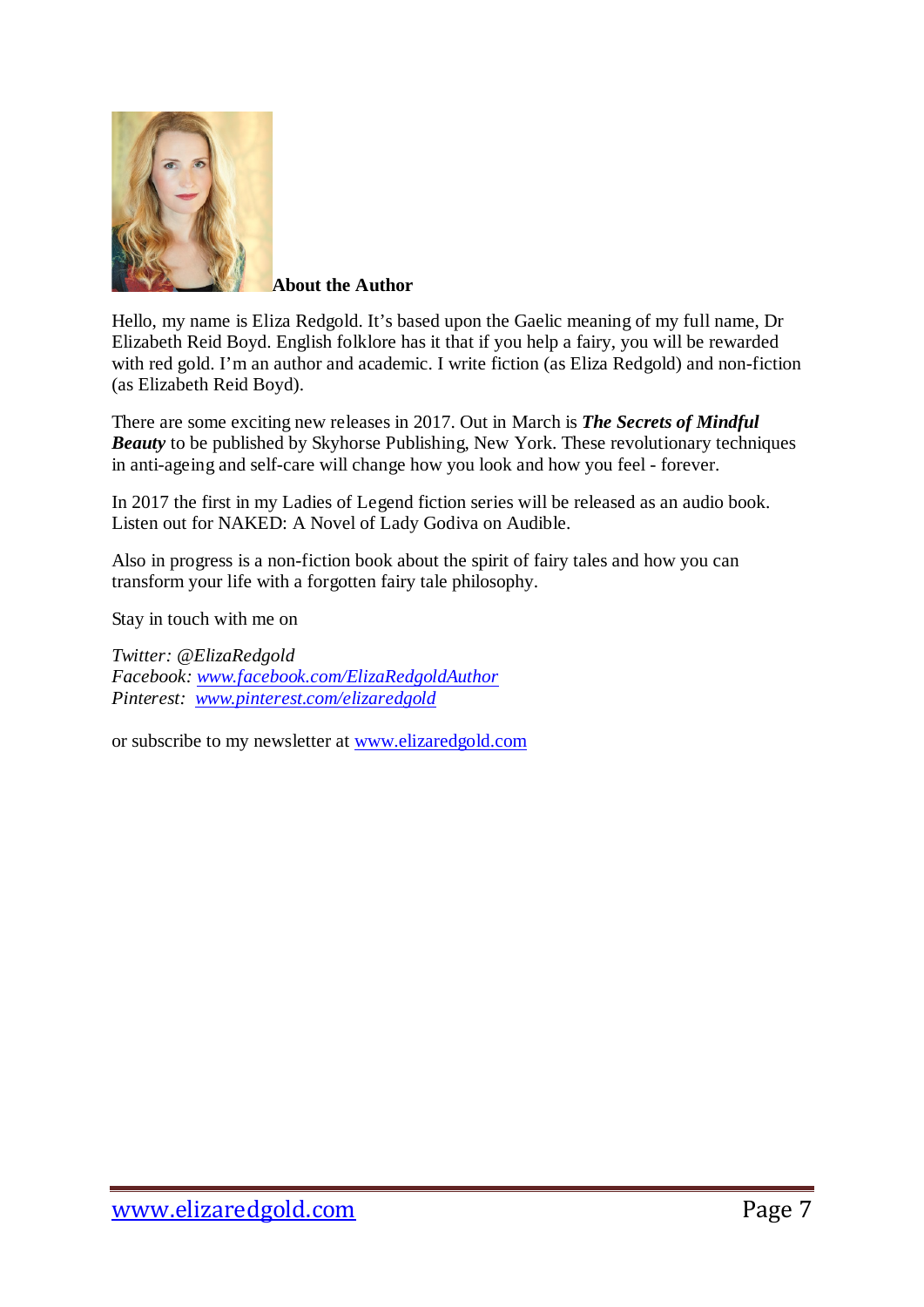# The **Secrets** of Mindful Beauty

Revolutionary Techniques in Anti-Aging and Self-Care

Elizabeth Reid Boyd, PhD and Jessica Moncrieff-Boyd, PhD

▶⊿

**OUT IN MARCH 2017**

**[Order Now](https://www.amazon.com/Secrets-Mindful-Beauty-Revolutionary-Techniques/dp/1510717692)**